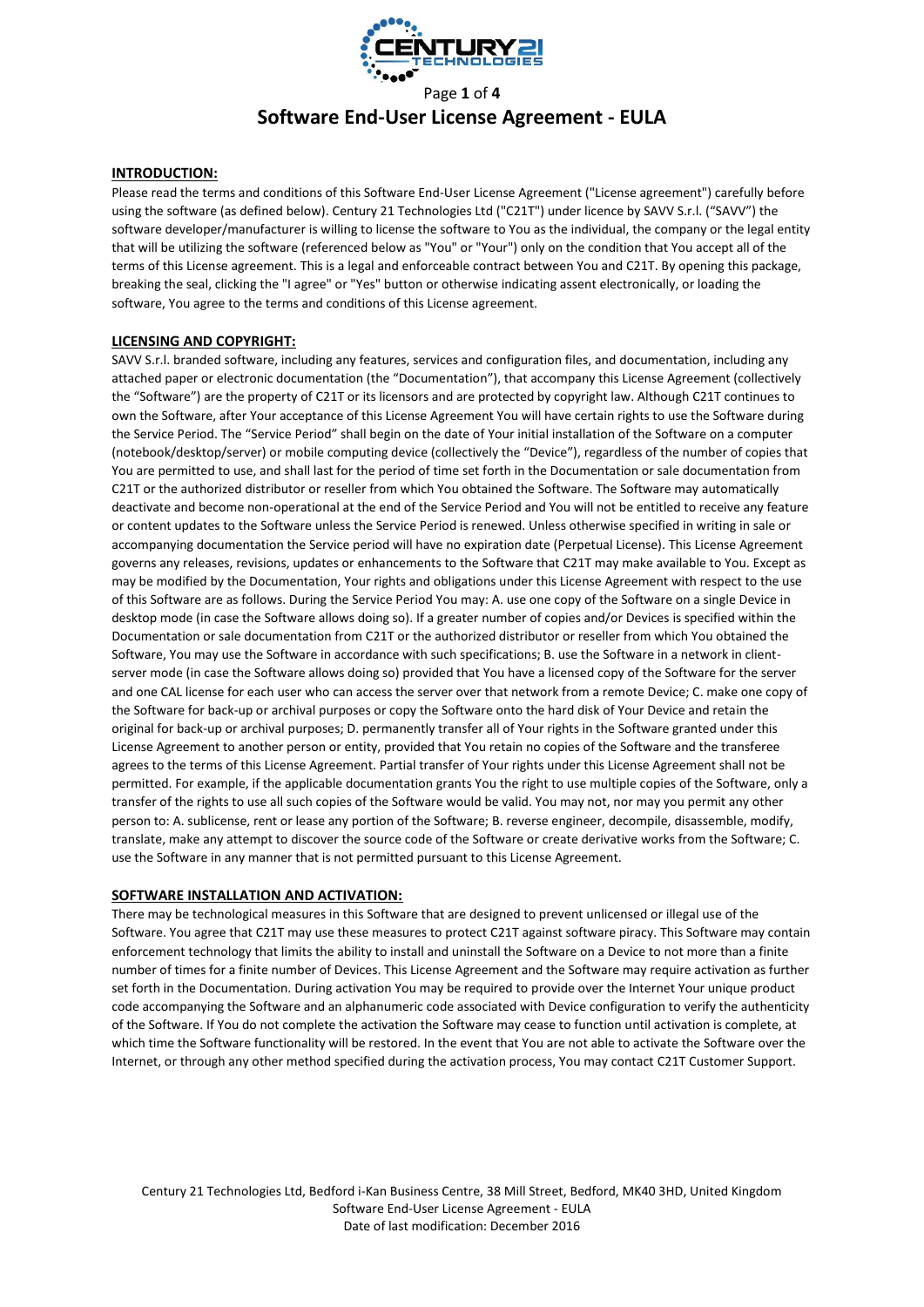

# Page **2** of **4 Software End-User License Agreement - EULA**

## **LIMITED WARRANTY:**

C21T warrants that for a period of ninety (90) days from the date of delivery of the Software from C21T ("Warranty period"), either on physical media or in electronic format, (i) the media on which the Software is furnished will be free of defects in materials and workmanship under normal use and (ii) the Software substantially conforms to its published specifications. You shall without undue delay notify C21T of any defect which appears and failure to do so shall mean that You loses the right to have the defect remedied. If a claim is received by C21T within the Warranty Period and only if C21T's testing and examination disclose that this claim is valid Your sole remedy and C21T's sole and exclusive liability shall be limited to, at C21T's sole discretion, (i) replacement of physical media or (ii) correction, so far as is reasonably practicable, of the Software defect or (iii) replacement of the Software with software product at least functionally equivalent to the Software replaced or (iv) refund the purchase price for the Software License.

#### **WARRANTY EXCLUSIONS AND LIMITATIONS:**

The Limited Software Warranty shall not apply: (A) if the alleged defect or malfunction of the Software does not exist; (B) if the Software has been subject to faulty and improper installation, configuration, maintenance, service, operational adjustments, repair, alteration and/or modification in any way that is not (a) covered in the documentation for the Software or (b) carried out with C21T's prior consent in writing; (C) if the malfunction is caused by failure to follow the instructions covered in the documentation for the Software or other specific instructions from C21T; (D) if the Software (including without limitation configuration files and data) has been tampered with; (E) if the malfunction is caused by acts of God, misuse, abuse, negligence, accident, Device normal wear and tear and deterioration, unreasonable use, improper environmental conditions (including without limitation electrical surges, exposure of Device to water or heat) or lack of responsible care; (F) if the malfunction is caused by non-compliance with minimum requirements for the operation of the Software; (G) if the malfunction is caused by incorrect or inconsistent configuration of the IT infrastructure in which the Software is operated (including without limitation router, modem, firewall, switch, network interface cards, hardware and software for the management of e-mail services; (H) if the malfunction is caused by conflicting hardware and software products provided by third parties; (I) if the malfunction is caused by virus, malware, DoS (Denial of Service) or other cyberattack; (L) if the Software is not genuine or is operated with no Product Key or the Product Key is altered or counterfeit; (M) if the Software is used with accessories that are not supplied or authorized by C21T; (N) to any hardware or software products provided by third parties.

C21T MAKES NO WARRANTY THAT THE SOFTWARE WILL MEET YOUR REQUIREMENTS OR THAT THE OPERATION OF THE SOFTWARE WILL BE UNINTERRUPTED OR ERROR FREE OR THAT ALL SOFTWARE ERRORS WILL BE CORRECTED. C21T MAKES NO WARRANTY THAT THE SOFTWARE WILL WORK WITH ANY HARDWARE OR SOFTWARE PRODUCTS PROVIDED BY THIRD PARTIES. ALTHOUGH C21T BELIEVES THE INFORMATION INCLUDED IN THE DOCUMENTATION (INCLUDING WITHOUT LIMITATION, SALE DOCUMENTS, GUIDES, MANUALS, WHITE PAPERS AND KNOWLEDGE BASE) FOR THE SOFTWARE IS ACCURATE, AND EVERY EFFORT HAS BEEN MADE TO ENSURE ITS ACCURACY AND COMPLETENESS, C21T MAKES NO WARRANTY ON THE ACCURACY AND TIMELINESS OF THIS INFORMATION. THE WARRANTY AND REMEDIES PROVIDED ABOVE ARE EXCLUSIVE AND IN LIEU OF ALL OTHER EXPRESS OR IMPLIED WARRANTIES INCLUDING WITHOUT LIMITATION THE IMPLIED WARRANTIES OF MERCHANTABILITY OR FITNESS FOR A PARTICULAR PURPOSE. CERTAIN JURISDICTIONS DO NOT ALLOW THE EXCLUSION OF IMPLIED WARRANTIES. IF LAWS UNDER SUCH JURISDICTIONS APPLY, THEN ALL EXPRESS AND IMPLIED WARRANTIES ARE LIMITED TO THE WARRANTY PERIOD IDENTIFIED ABOVE.

#### **HIGH RISK ACTIVITIES:**

The Software is not designed or intended for use in hazardous environments requiring fail safe performance, including without limitation, in the operation of nuclear facilities, aircraft navigation or communication systems, air traffic control, weapons systems, life support machines, or any other application in which the failure of the software could lead directly to death, personal injury, or severe property damage ("High Risk Activities"). C21T expressly disclaims any express or implied warranty of fitness for High Risk Activities.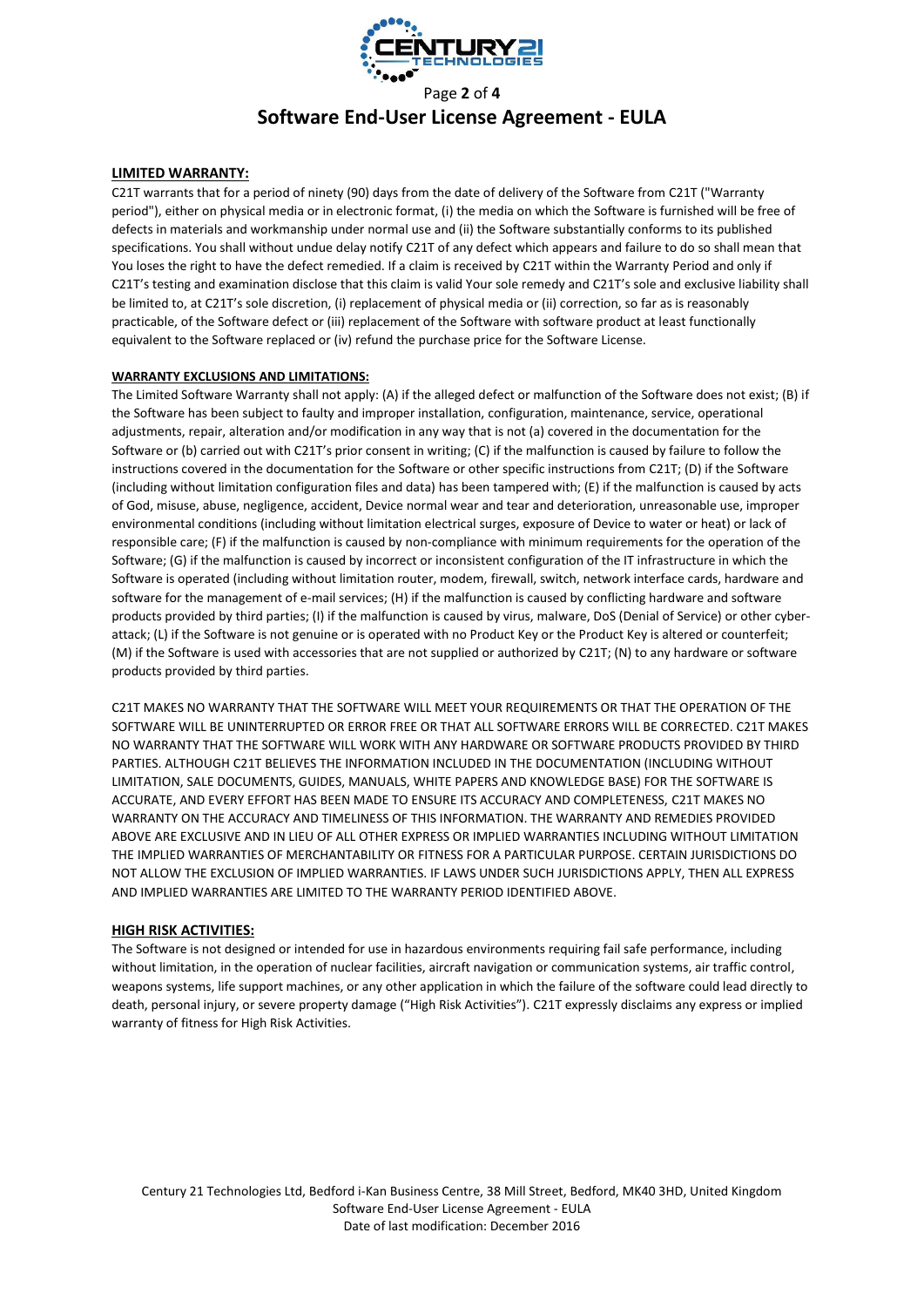

# Page **3** of **4 Software End-User License Agreement - EULA**

## **FURTHER FEATURES OF THE SOFTWARE:**

The Software may be used in combination with Datix-branded hardware devices or hardware devices provided by third parties which may include hardware and software features useful, amongst other things, to monitor and reduce the health and safety risks of the persons who use or carry such hardware devices ("Man-down features"). The man-down features available depend on the model of the hardware device and its configuration and may include (i) the automatic detection of loss of verticality and/or (ii) the automatic detection of prolonged immobility and/or (iii) the manually activated transmission of alert signals ("Panic or SOS"). The man-down features and the alert transmission modes available are covered in the documentation for the hardware device. The alert reception modes available are covered in the documentation for the Software. If the Software is used with hardware devices including such man-down features, it is understood that (A) the Software shall not guarantee the absolute certainty of the health and safety of the user of the hardware device in any condition, (B) the health and safety of the user of the hardware device shall not be entrusted solely to the operation of the Software, (C) the operation of the Software is also dependent on external factors which lie outside the direct control of C21T (including without limitation unreasonable use of the Software or failure to follow the instructions covered in the documentation for the Software, environmental conditions, limited or unavailable cellular network, limited or unavailable Internet/Intranet/Lan network, incorrect or inconsistent configuration of the IT infrastructure in which the Software is operated), (D) the Software shall be subject to periodic operation testing (including without limitation connectivity testing, verification of configuration files and data integrity) carried out by the user or, if applicable, by the person who is responsible of the health and safety service of the Company, Body or Organization that operates the Software, (E) the Software shall not be intended as a substitute for good working practices, (F) the Software shall not be intended as a substitute for existing statutory policies and procedures in place to ensure the safety of workers and assess all possible risks.

#### **LIMITATION OF LIABILITY:**

To the maximum extent permitted by applicable law, in no event shall C21T be liable to You or any third party for any direct, indirect, consequential, incidental, punitive or special damages whatsoever, without regard to cause or theory of liability (including without limitation damages incurred for loss of business profits or revenue, loss of privacy, loss of use of any computer or software, business interruption, loss of business information or other pecuniary loss) arising out of the use of the Software, even if C21Thas been advised of the possibility of such damages.

- C21T shall not be liable for any unauthorized access to, or any corruption, erasure, theft, destruction, alteration or inadvertent disclosure of data information or content transmitted, received or stored in its system caused by circumstances outside of C21T's control.
- C21T shall not be liable for any improper use of the software functionalities from time to time made available for data management purposes. By way of example, and without limitation, You may not use these features to falsely certify services or modify data registered by means Datix brand hardware devices or smartphones with Datix2App. If misuse results in software malfunction or legal disputes arise C21T shall in no way be brought into the case or held liable for any damage. It is the End-User's responsibility to protect and back up data regularly and to ensure the information and data which has been backed up can be restored, at any time, in the event of deletion, loss, corruption, and damage or made unavailable. If the software includes functionalities which allow interaction with third party software or web services it is the End-User's responsibility to comply with all applicable terms and conditions of use of the relevant developer or service provider.
- C21T shall not be liable for the transmission of data information and voice calls on the cellular network given that this is subject to the cellular network coverage and the General Conditions governing the contract between who owns or operates the SIM Card and the mobile telecommunications service provider.
- C21T shall not be liable for the transmission of data information on the Internet network given that this is subject to the Internet network availability and the General Conditions governing the contract between who uses the Internet service and the Internet service provider.
- C21T shall not be liable for the transmission of data information on Your IT infrastructure (including without limitation Intranet/Lan network) given that this lies outside the direct control of C21T.